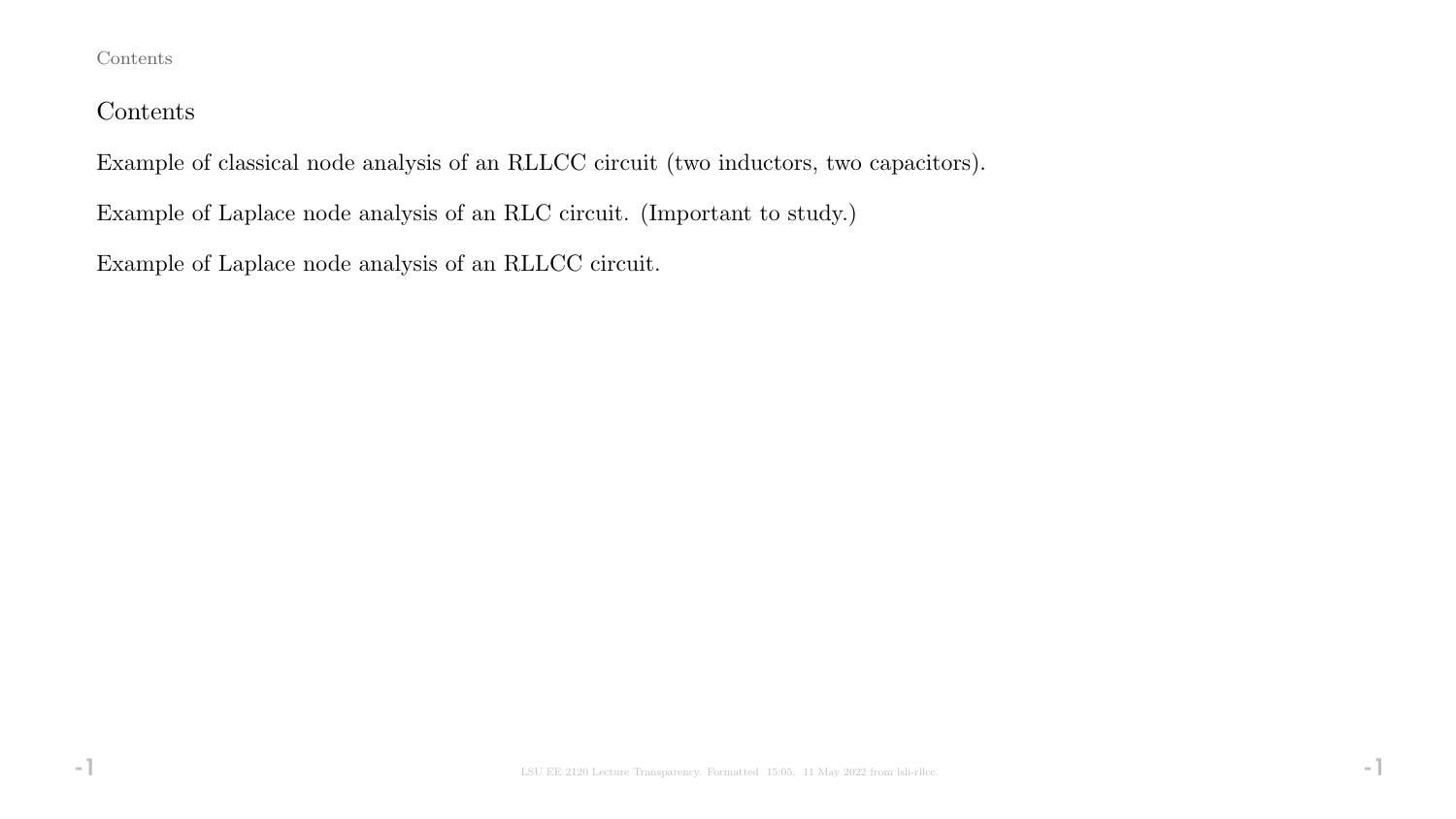Classical RLLCC Node Analysis Example

# Classical RLLCC Node Analysis Example

First write KCL node equations:

$$
C_1 p(v_1 - v_a) + \frac{1}{R}(v_1 - v_2) + \frac{1}{L_1 p}v_1 = 0
$$
  

$$
\frac{1}{L_2 p}(v_2 - v_a) + \frac{1}{R}(v_2 - v_1) + C_2 p v_2 = 0
$$

For put them in normal form:

$$
v_{a} \left( \frac{1}{L_{1}} \right) \quad v_{1} \left\langle \frac{R_{1}}{L_{1}} \right\rangle \left\langle \frac{R_{2}}{L_{2}} \right\rangle
$$

$$
\left(C_1 p + \frac{1}{R} + \frac{1}{L_1 p}\right) v_1 + \left(-\frac{1}{R}\right) v_2 = C_1 p v_a \qquad \text{Node } v_1
$$

$$
\left(-\frac{1}{R}\right) v_1 + \left(C_2 p + \frac{1}{R} + \frac{1}{L_2 p}\right) v_2 = \frac{1}{L_2 p} v_a \qquad \text{Node } v_2
$$

Node  $v_1$ 

Node  $v_2$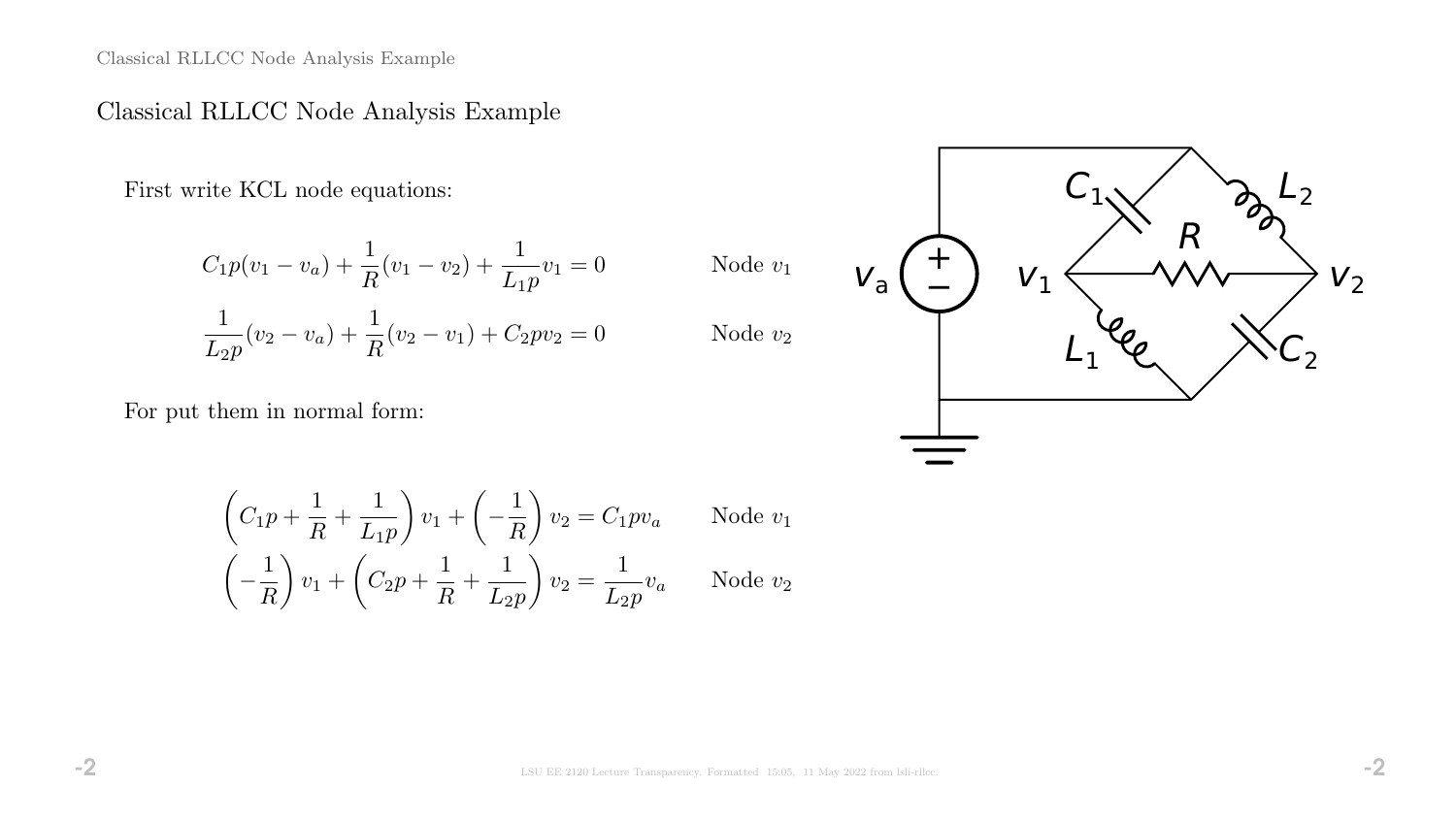Classical RLLCC Node Analysis Example

### Solving by Hand:

Raw Node  $v_1: C_1p(v_1-v_a) + \frac{1}{R}(v_1-v_2) + \frac{1}{L_1p}v_1 = 0$  Node  $v_2: \frac{1}{L_2}$  $\frac{1}{L_2p}(v_2-v_a)+\frac{1}{R}(v_2-v_1)+C_2pv_2=0$ 

Solving for  $v_2$  in the  $v_1$  equation yields:  $v_2 = RC_1pv_1 - RC_1pv_a + v_1 + \frac{R}{L_1}$  $\frac{R}{L_1p}v_1.$ 

Substituting this  $v_2$  into the  $v_2$  equation:

$$
(RC_1C_2)p^2v_1 + (C_1+C_2)pv_1 + \left(\frac{RC_1}{L_2} + \frac{RC_2}{L_1}\right)v_1 + \left(\frac{1}{L_1} + \frac{1}{L_2}\right)\frac{1}{p}v_1 + \frac{R}{L_1L_2}\frac{1}{p^2}v_1 = \left(RC_1C_2p^2 + C_1p + \frac{RC_1}{L_2} + \frac{1}{L_2p}\right)v_a
$$

To make things easier  $C_1 \rightarrow C_2 \rightarrow C$  and  $L_1 \rightarrow L_2 \rightarrow L$ :

$$
RC^{2}p^{2}v_{1} + 2Cpv_{1} + \frac{2RC}{L}v_{1} + \frac{2}{Lp}v_{1} + \frac{R}{L^{2}p^{2}}v_{1} = \left( RC^{2}p^{2} + Cp + \frac{RC}{L} + \frac{1}{Lp}\right)v_{a}
$$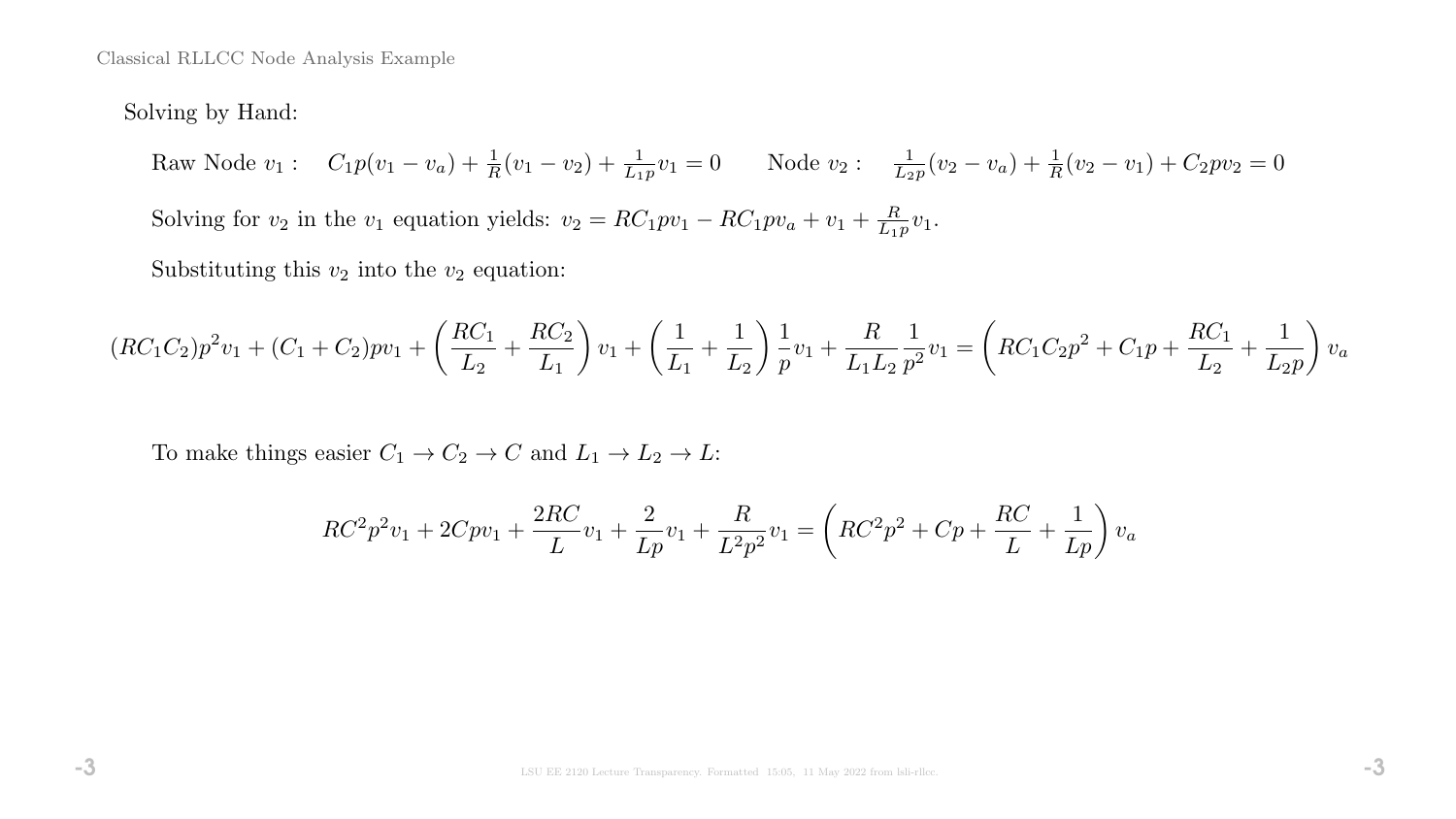Classical RLLCC Node Analysis Example

Next, put in normal form. (Here multiply by  $\frac{p^2}{RC^2}$ .):

$$
\left(p^4 + \frac{2}{RC}p^3 + \frac{2}{LC}p^2 + \frac{2}{RLC^2}p + \frac{1}{(LC)^2}\right)v_1 = \left(p^4 + \frac{1}{RC}p^3 + \frac{1}{LC}p^2 + \frac{1}{RLC^2}p\right)v_a
$$

The characteristic equation:

$$
p^{4} + \frac{2}{RC}p^{3} + \frac{2}{LC}p^{2} + \frac{2}{RLC^{2}}p + \frac{1}{(LC)^{2}} = 0
$$

And its solution:

$$
\left(p+\sqrt{-\frac{1}{LC}}\right)\left(p-\sqrt{-\frac{1}{LC}}\right)\left(p+\frac{1}{RC}+\sqrt{\frac{1}{(RC)^2}-\frac{1}{LC}}\right)\left(p+\frac{1}{RC}-\sqrt{\frac{1}{(RC)^2}-\frac{1}{LC}}\right)=0
$$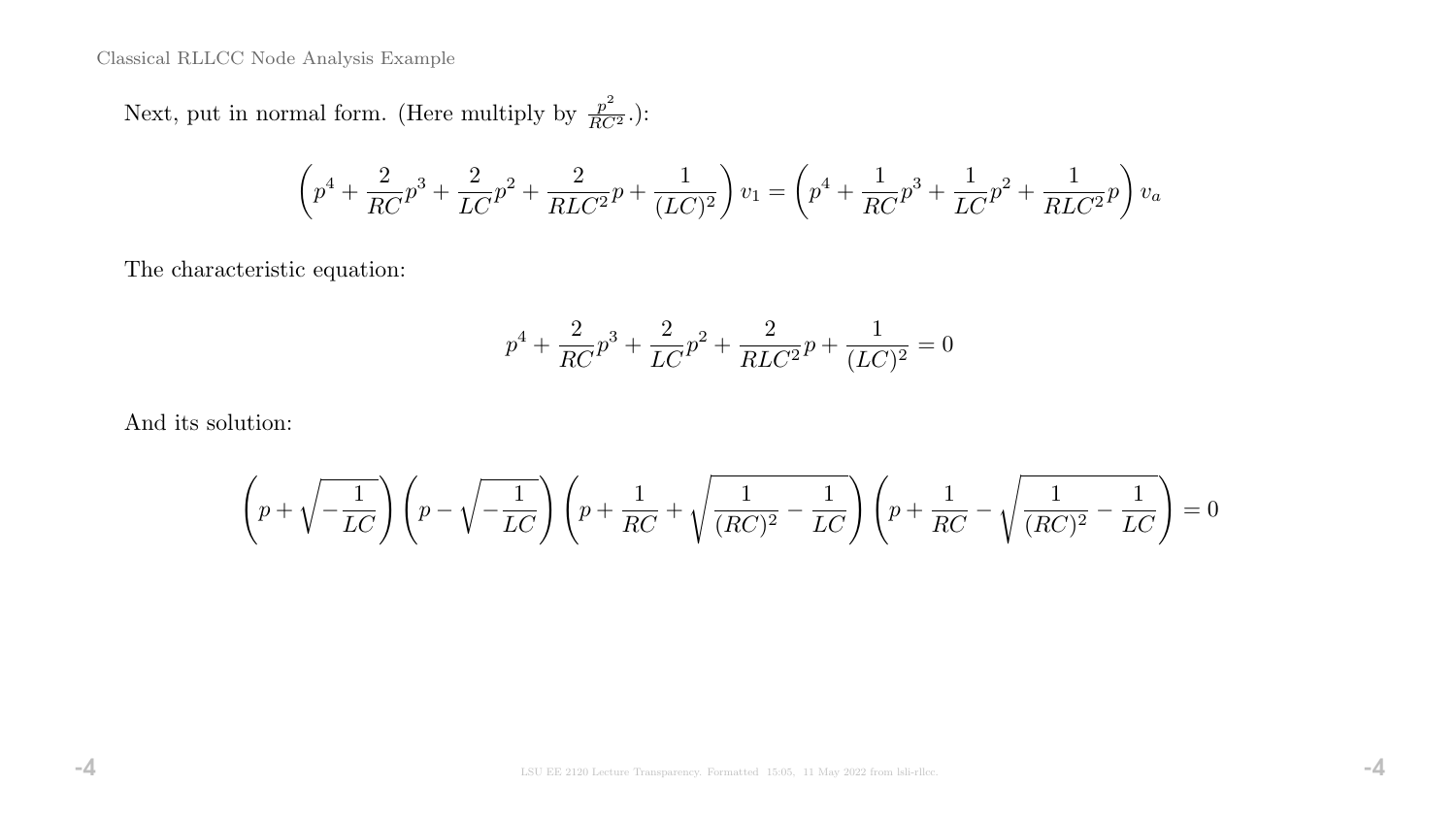The complementary (transient) solution (assuming all four roots are distinct):

$$
v_1(t) = K_1 e^{a_1 t} + K_2 e^{a_2 t} + K_3 e^{a_3 t} + K_4 e^{a_4 t}
$$
  
=  $K_1 e^{-jt \frac{1}{\sqrt{LC}}} + K_2 e^{jt \frac{1}{\sqrt{LC}}} + K_3 e^{-t \frac{1}{RC}} e^{t((RC)^{-2} - (LC)^{-1})^{1/2}} + K_4 e^{-t \frac{1}{RC}} e^{-t((RC)^{-2} - (LC)^{-1})^{1/2}}$ 

assuming that  $K_1 = K_2$  and  $K_1$  is real

$$
= K_1 \cos\left(t \frac{1}{\sqrt{LC}}\right) + K_3 e^{-t \frac{1}{RC}} e^{t \left((RC)^{-2} - (LC)^{-1}\right)^{1/2}} + K_4 e^{-t \frac{1}{RC}} e^{-t \left((RC)^{-2} - (LC)^{-1}\right)^{1/2}}
$$

also assuming  $K_3 = K_4$ ,  $K_4$  is real, and  $(RC)^{-2} < (LC)^{-1}$ 

$$
= K_1 \cos\left(t \frac{1}{\sqrt{LC}}\right) + K_3 e^{-t \frac{1}{RC}} \cos\left(t \sqrt{(RC)^{-2} - (LC)^{-1}}\right)
$$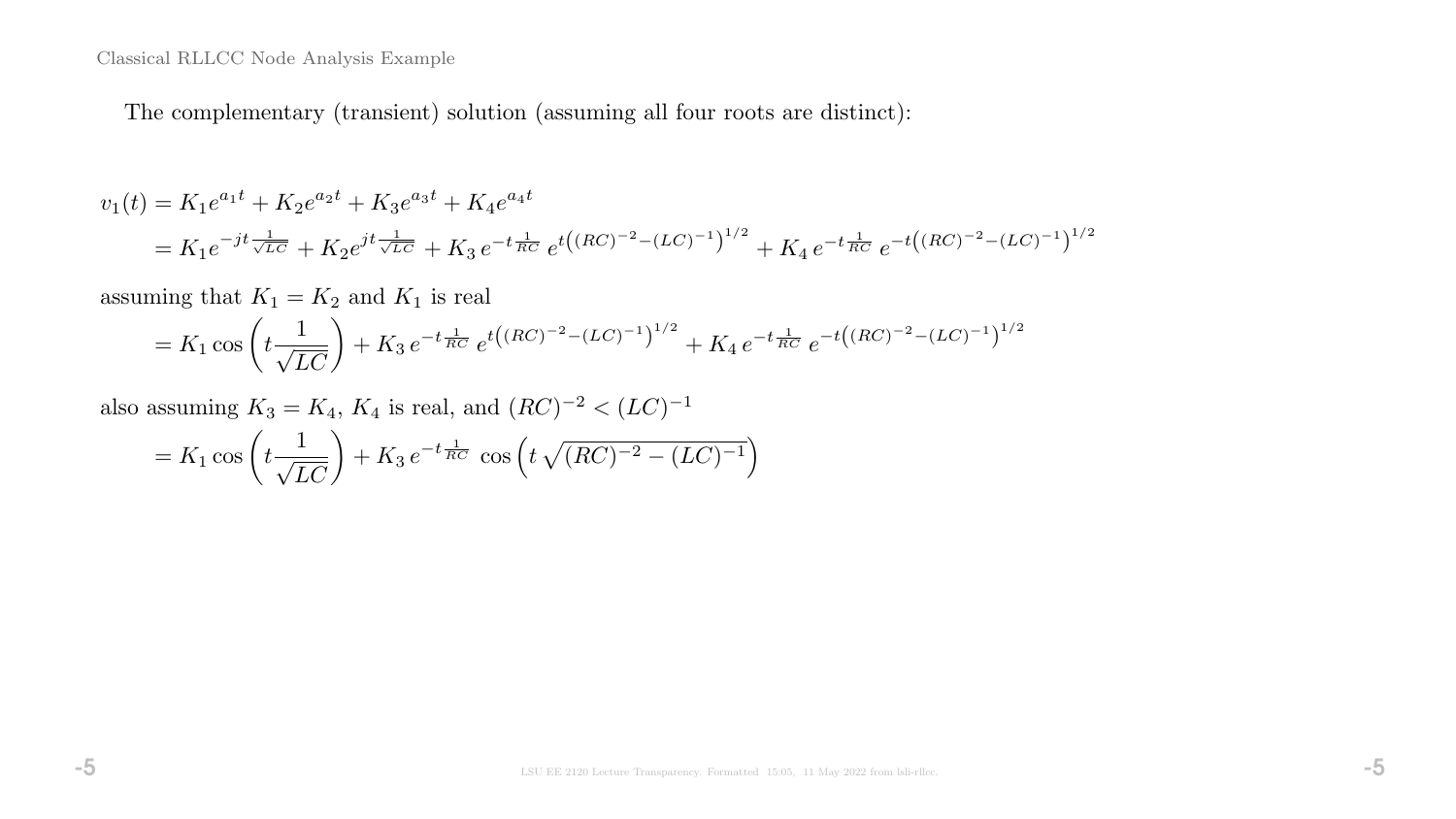



Still need to determine constants (the  $K_1, \ldots$ ).

But not for this example  $\ldots$ 

. . . because it won't be necessary with Laplace transforms.

See the Laplace RLLCC section for an analysis with initial conditions.

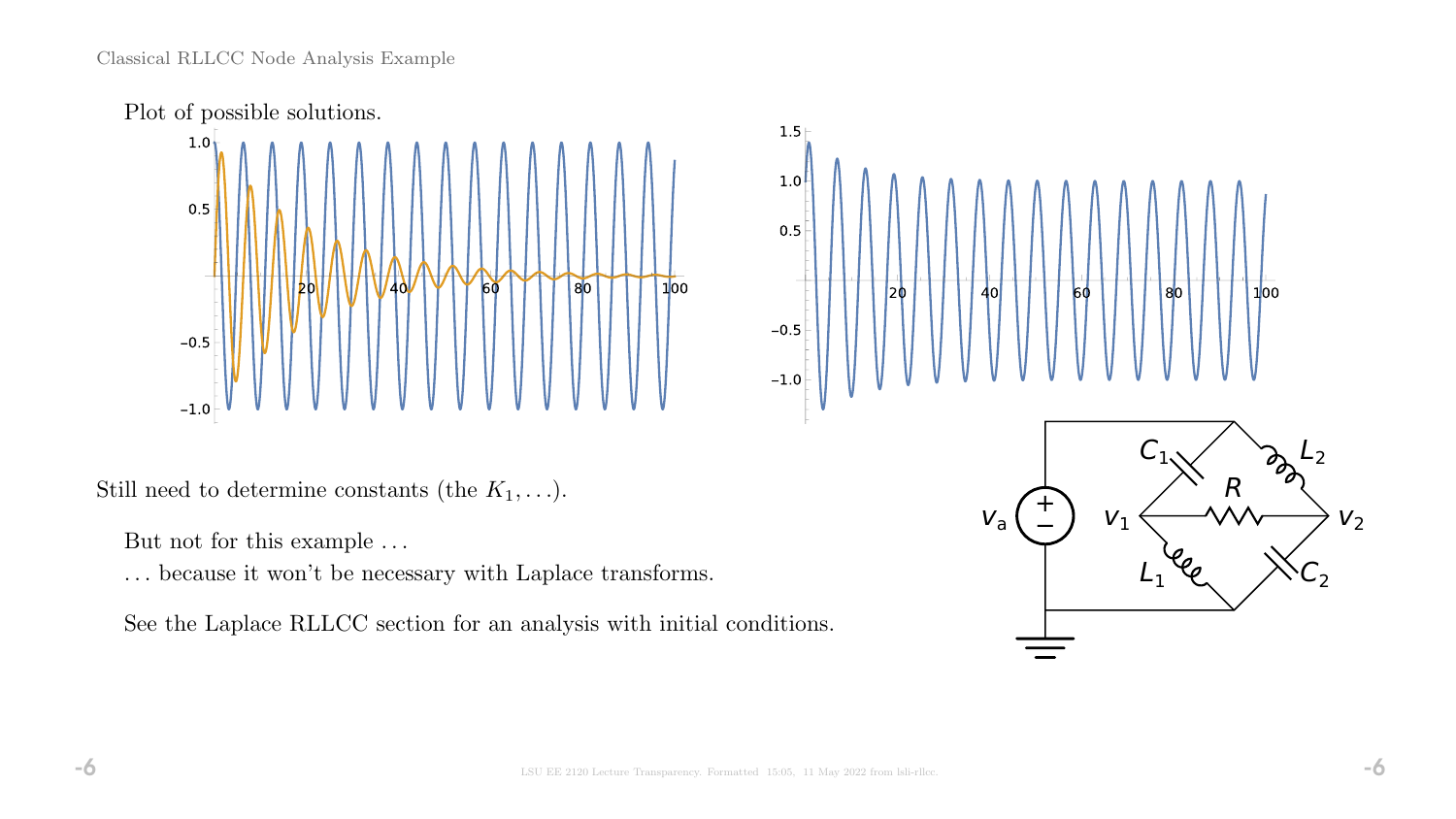- In the time domain (the normal way) ...
- $\dots$  the node voltage function is  $v_1(t) \dots$
- ... though for brevity it is usually written  $v_1$  (the  $(t)$  is dropped).
- In the s (complex frequency) domain (the Laplace way) . . .
- ... the node voltage function is  $V_1(s)$ ...

... though for brevity it is usually written  $V_1$  (the (s) is dropped).

The initial capacitor voltage is  $v_C(0^-) \dots$  $\ldots$  and the initial inductors current is  $i_L(0^-)$ .

Since capacitor voltage  $\&$  inductor current can't change instantly...

 $\ldots v_C(0^-) = v_C(0^+)$  and  $i_L(0^-) = i_L(0^+) \ldots$ 

... for brevity they will be shown as  $v<sub>C</sub>(0)$  and  $i<sub>L</sub>(0)$ .



Node Analysis Transform-Domain Circuit

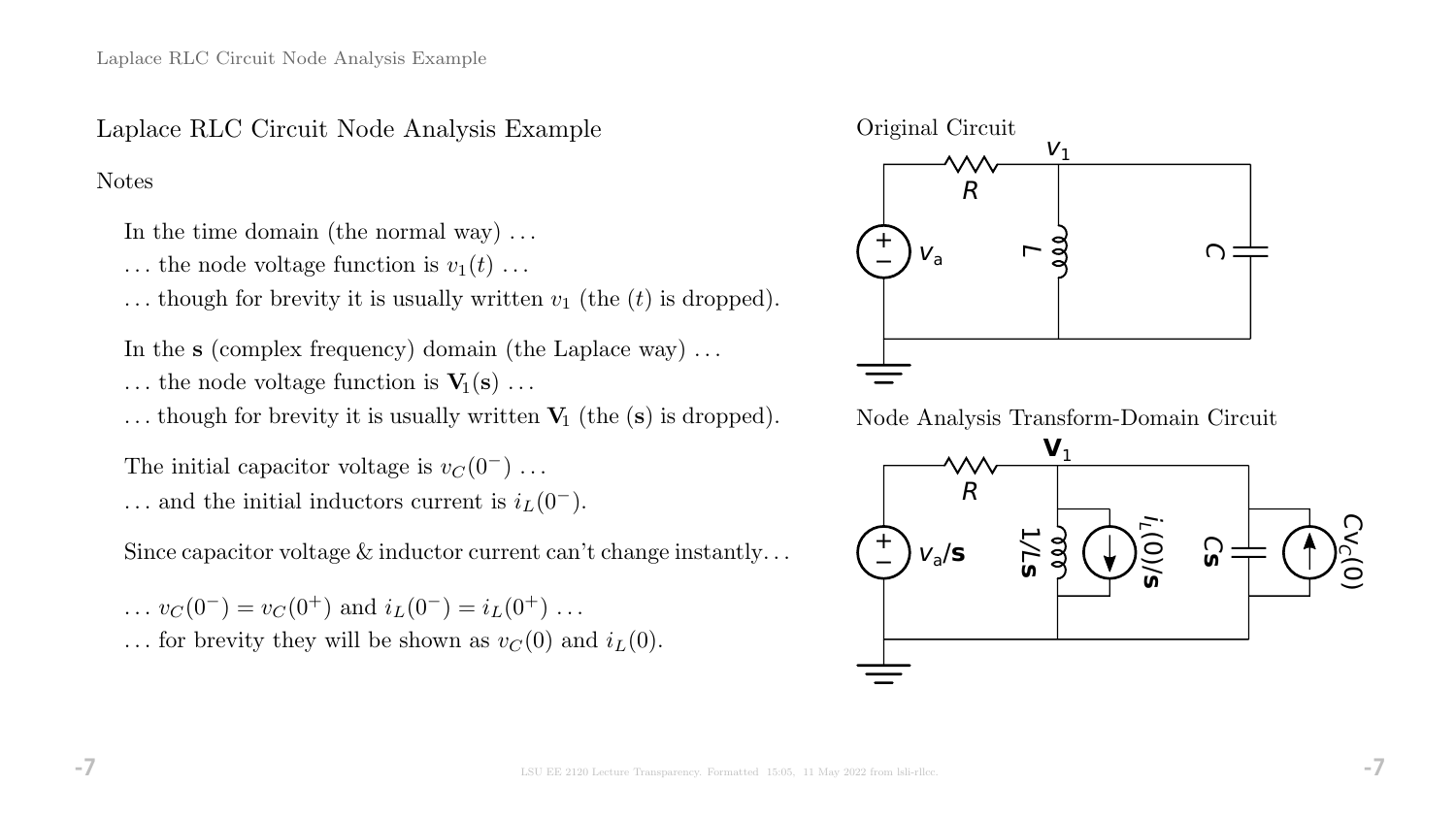Node Equation:

$$
\frac{1}{R}(\mathbf{V}_1 - \frac{v_a}{\mathbf{s}}) + \frac{1}{L\mathbf{s}}\mathbf{V}_1 + \frac{i_L(0)}{\mathbf{s}} + C\mathbf{s}\mathbf{V}_1 - Cv_C(0) = 0
$$

Move knowns to right-hand side, collect  $\mathbf{V}_1$  coefficients on left:

$$
\left(C\mathbf{s} + \frac{1}{R} + \frac{1}{L\mathbf{s}}\right)\mathbf{V}_1 = \frac{1}{R}\frac{v_a}{\mathbf{s}} - \frac{i_L(0)}{\mathbf{s}} + Cv_C(0)
$$

Complete normal form by multiplying by  $\frac{s}{C}$  (to remove  $\frac{1}{s}$  terms and so that coefficient of highest power of  $\tilde{s}$  is 1).

$$
\left(\mathbf{s}^2 + \frac{1}{RC}\mathbf{s} + \frac{1}{LC}\right)\mathbf{V}_1 = \frac{1}{RC}v_a - \frac{i_L(0)}{C} + v_C(0)\,\mathbf{s}
$$



Node Analysis Transform-Domain Circuit

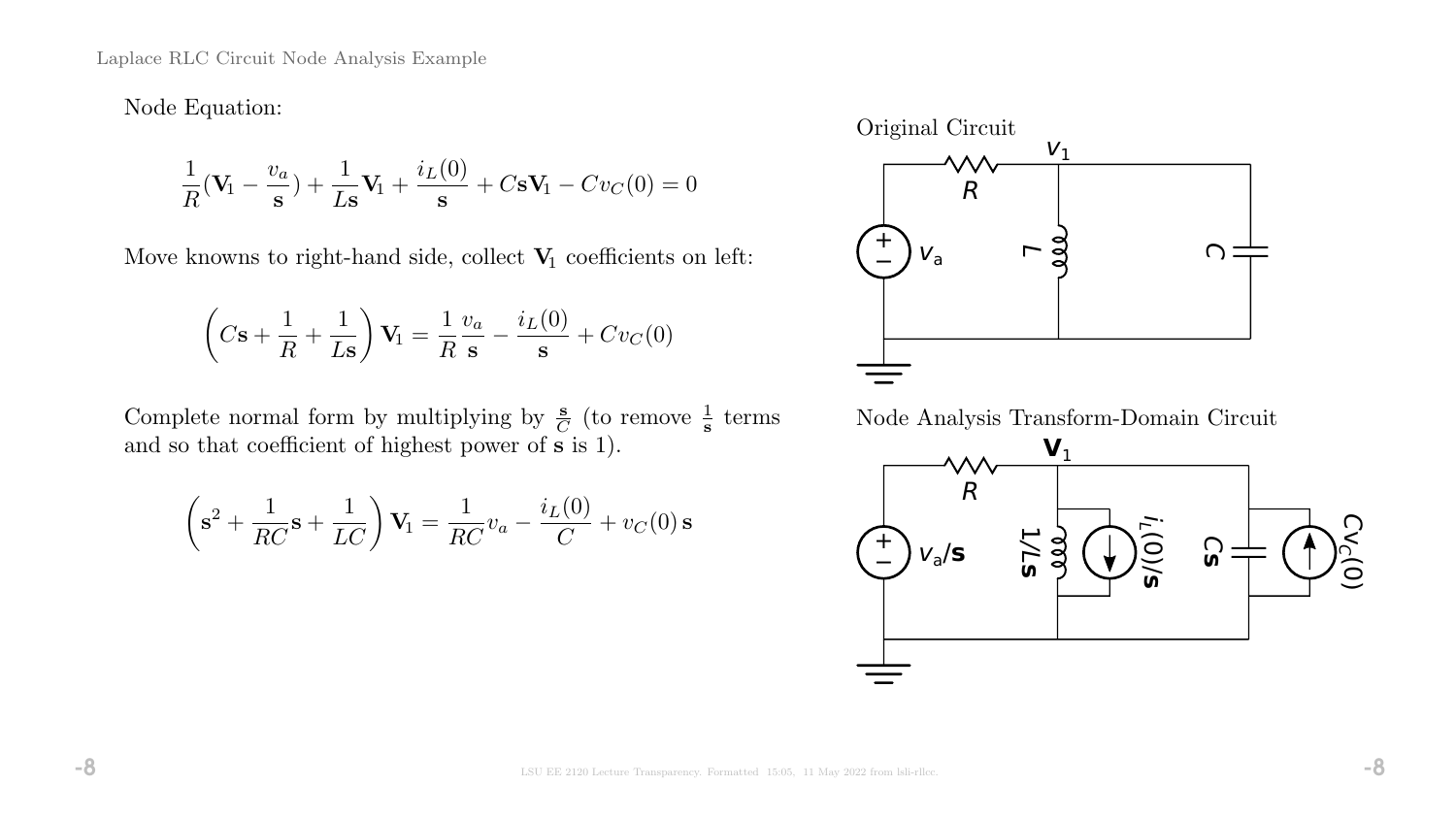Next, solve for  $V_1$ :

$$
\mathbf{V}_1 = \frac{\frac{1}{RC}v_a - \frac{i_L(0)}{C} + v_C(0)\,\mathbf{s}}{\mathbf{s}^2 + \frac{1}{RC}\mathbf{s} + \frac{1}{LC}}
$$

then factor the denominator:

$$
\mathbf{V}_1 = \frac{\frac{1}{RC}v_a - \frac{i_L(0)}{C} + v_C(0)\,\mathbf{s}}{(\mathbf{s} - a_1)(\mathbf{s} - a_2)}
$$

where

$$
a_1 = -\frac{1}{2RC} + \sqrt{\left(\frac{1}{2RC}\right)^2 - \frac{1}{LC}} \qquad a_2 = -\frac{1}{2RC} - \sqrt{\left(\frac{1}{2RC}\right)^2 - \frac{1}{LC}}
$$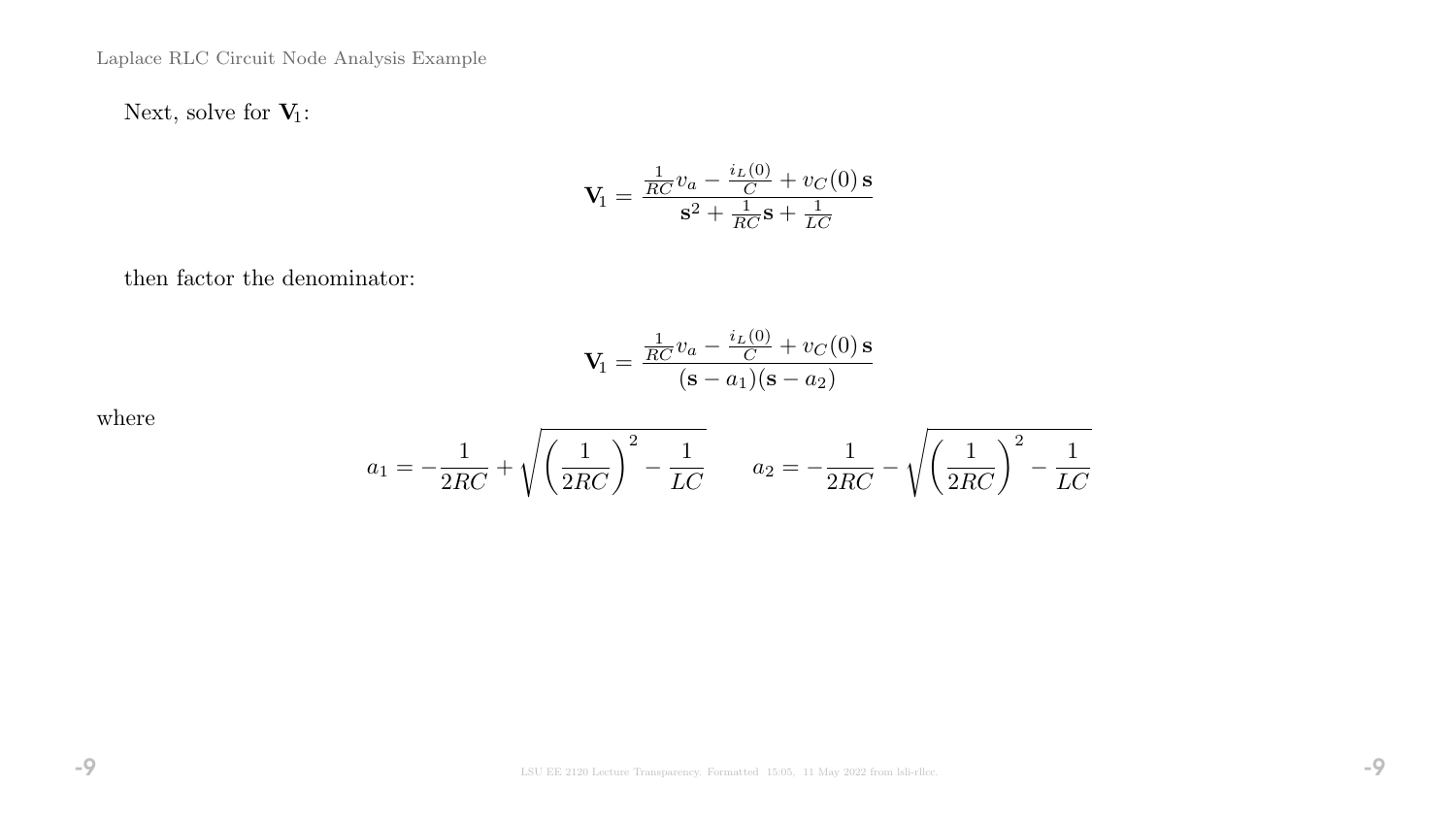Next, manipulate  $V_1$  so that it is a sum of terms of the form  $\frac{K_i}{s-a_i}$ :

$$
\mathbf{V}_1(\mathbf{s}) = \frac{\frac{1}{RC}v_a - \frac{i_L(0)}{C} + v_C(0)\,\mathbf{s}}{(\mathbf{s} - a_1)(\mathbf{s} - a_2)} = \begin{cases} \frac{K_1}{\mathbf{s} - a_1} + \frac{K_2}{\mathbf{s} - a_2}, & \text{if } a_1 \neq a_2; \\ \frac{K_1}{(\mathbf{s} - a_1)^2} + \frac{K_2}{\mathbf{s} - a_1}, & \text{if } a_1 = a_2. \end{cases}
$$

Time-Domain Solution:

$$
v_1(t) = \begin{cases} K_1 e^{a_1 t} + K_2 e^{a_2 t}, & \text{if } a_1 \neq a_2; \\ K_1 t e^{a_1 t} + K_2 e^{a_1 t}, & \text{if } a_1 = a_2. \end{cases}
$$

All that remains to do is to find  $K_1$  and  $K_2$ ... . . . use partial-fraction expansion to do so.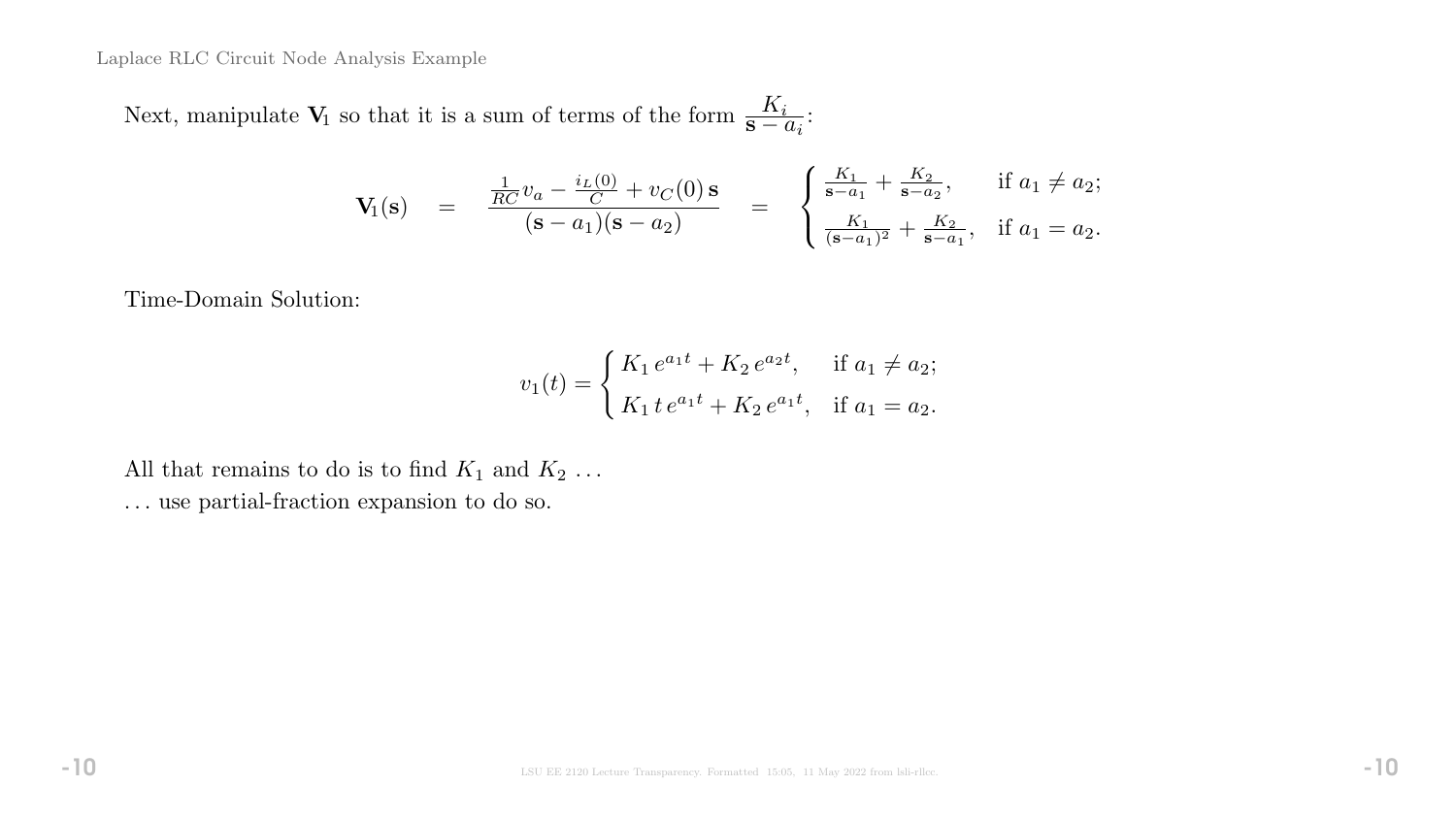For the case where  $a_1 \neq a_2$ :

$$
K_1 = (\mathbf{s} - a_1) \mathbf{V}_1 \Big|_{\mathbf{s} = a_1}
$$
  
= (\mathbf{s} - a\_1) \frac{\frac{1}{RC} v\_a - \frac{i\_L(0)}{C} + v\_C(0) \mathbf{s}}{(\mathbf{s} - a\_1)(\mathbf{s} - a\_2)} \Big|\_{\mathbf{s} = a\_1}  
= \frac{\frac{1}{RC} v\_a - \frac{i\_L(0)}{C} + v\_C(0) \mathbf{s}}{(\mathbf{s} - a\_2)} \Big|\_{\mathbf{s} = a\_1}  
= \frac{\frac{1}{RC} v\_a - \frac{i\_L(0)}{C} + v\_C(0) a\_1}{(a\_1 - a\_2)}

Similarly

$$
K_2 = \frac{\frac{1}{RC}v_a - \frac{i_L(0)}{C} + v_C(0) a_2}{(a_2 - a_1)}
$$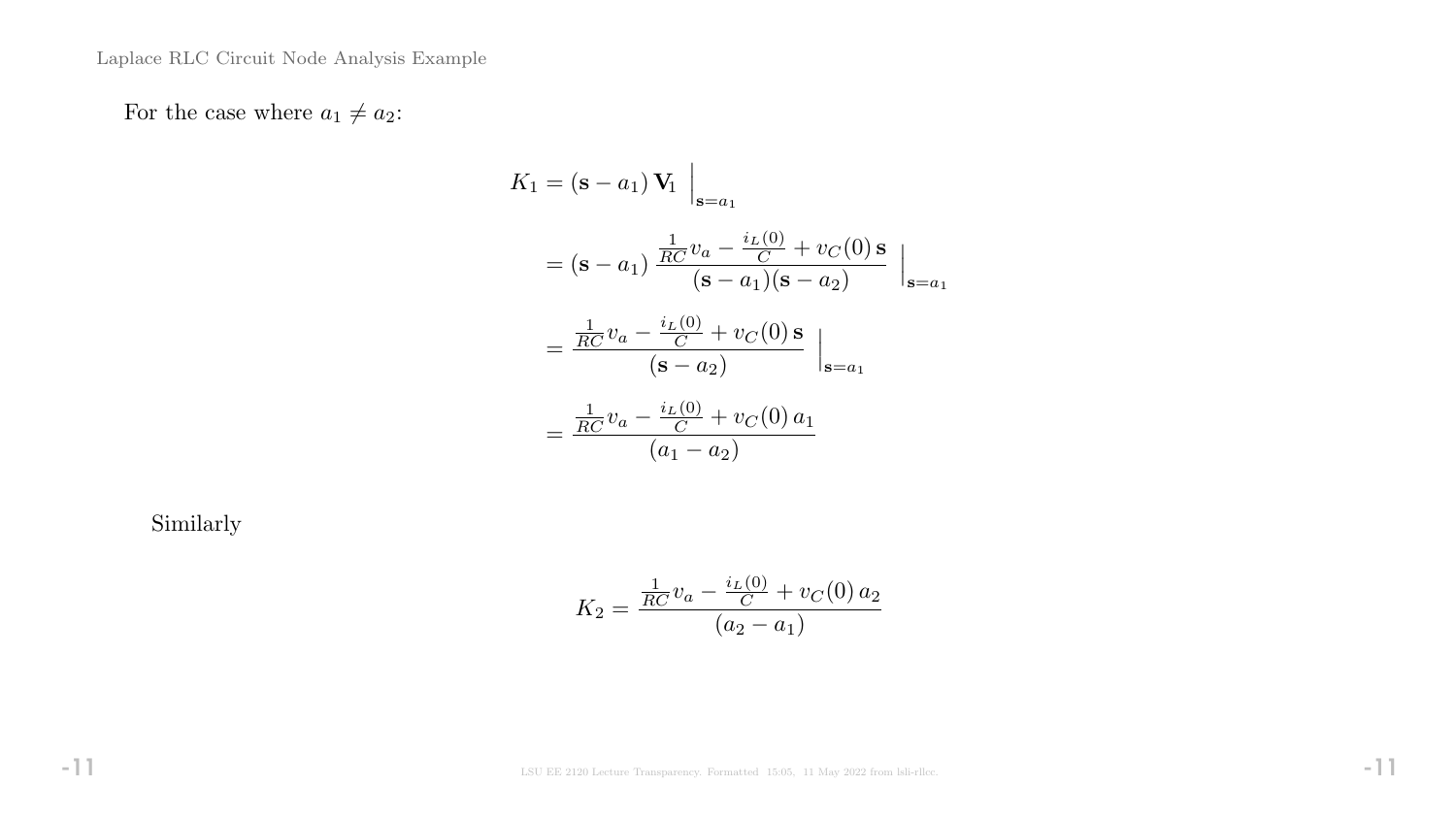The s-Domain Solution for the case  $a_1 \neq a_2$ :

Remember that:

$$
K_1 = \frac{\frac{1}{RC}v_a - \frac{i_L(0)}{C} + v_C(0) a_1}{(a_1 - a_2)} \qquad K_2 = \frac{\frac{1}{RC}v_a - \frac{i_L(0)}{C} + v_C(0) a_2}{(a_2 - a_1)}
$$

Put the  $K_i$ 's in the expression for  $V_1$ :

$$
\mathbf{V}_{1} = \frac{\frac{1}{RC}v_{a} - \frac{i_{L}(0)}{C} + v_{C}(0) \,\mathbf{s}}{(\mathbf{s} - a_{1})(\mathbf{s} - a_{2})}
$$
\n
$$
= \frac{K_{1}}{\mathbf{s} - a_{1}} + \frac{K_{2}}{\mathbf{s} - a_{2}}
$$
\n
$$
= \frac{\frac{1}{RC}v_{a} - \frac{i_{L}(0)}{C} + v_{C}(0) \, a_{1}}{(a_{1} - a_{2})(\mathbf{s} - a_{1})} + \frac{\frac{1}{RC}v_{a} - \frac{i_{L}(0)}{C} + v_{C}(0) \, a_{2}}{(a_{2} - a_{1})(\mathbf{s} - a_{2})}
$$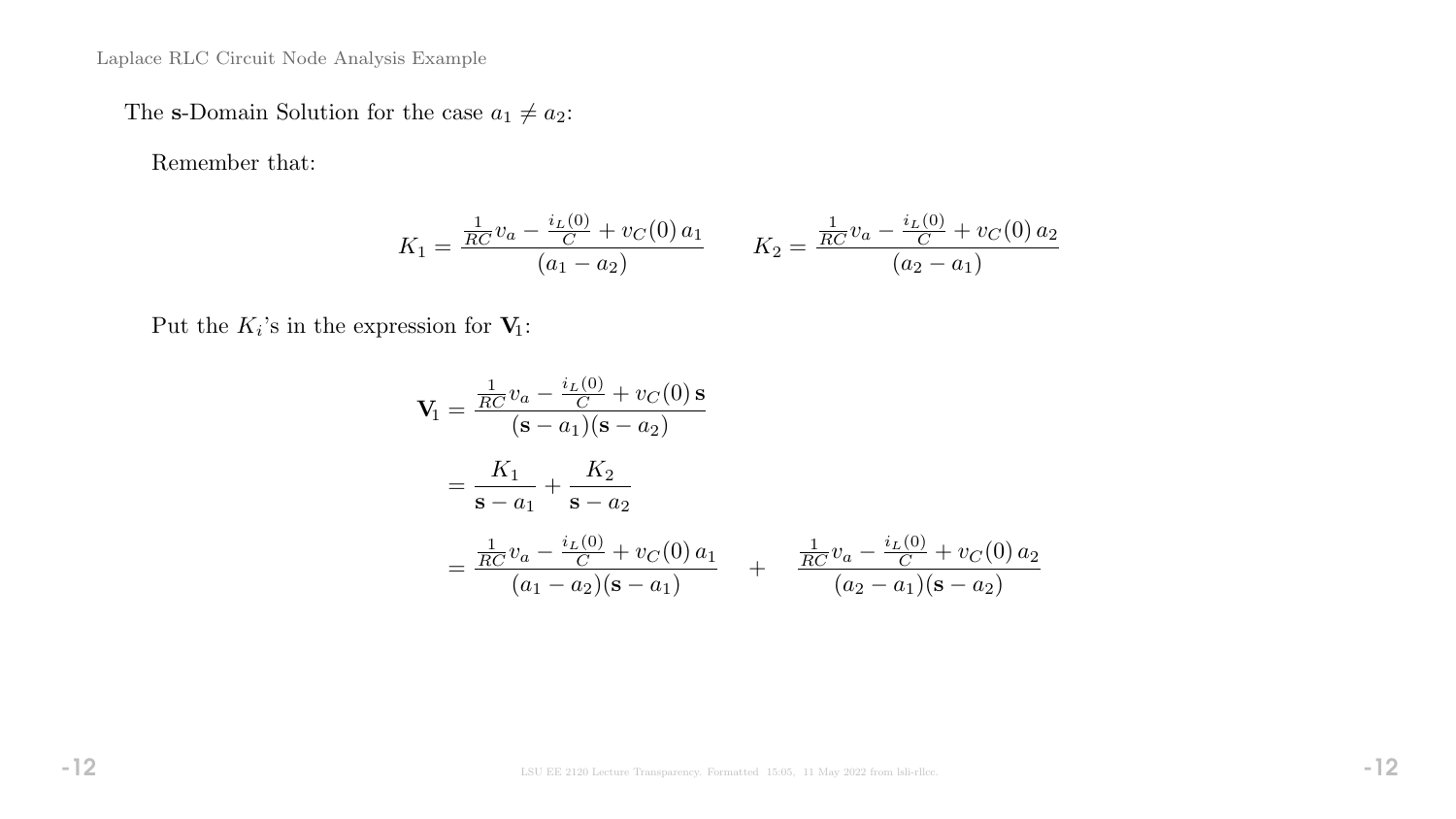For the case where  $a_1 = a_2$ :

$$
\mathbf{V}_{1} = \frac{\frac{1}{RC}v_{a} - \frac{i_{L}(0)}{C} + v_{C}(0)\mathbf{s}}{(\mathbf{s} - a_{1})^{2}} = \frac{K_{1}}{(\mathbf{s} - a_{1})^{2}} + \frac{K_{2}}{\mathbf{s} - a_{1}}
$$
\n
$$
K_{1} = (\mathbf{s} - a_{1})^{2} \mathbf{V}_{1} \Big|_{\mathbf{s} = a_{1}}
$$
\n
$$
= (\mathbf{s} - a_{1})^{2} \frac{\frac{1}{RC}v_{a} - \frac{i_{L}(0)}{C} + v_{C}(0)\mathbf{s}}{(\mathbf{s} - a_{1})^{2}} \Big|_{\mathbf{s} = a_{1}}
$$
\n
$$
= \frac{1}{RC}v_{a} - \frac{i_{L}(0)}{C} + v_{C}(0)\mathbf{s} \Big|_{\mathbf{s} = a_{1}}
$$
\n
$$
= \frac{1}{RC}v_{a} - \frac{i_{L}(0)}{C} + v_{C}(0) a_{1}
$$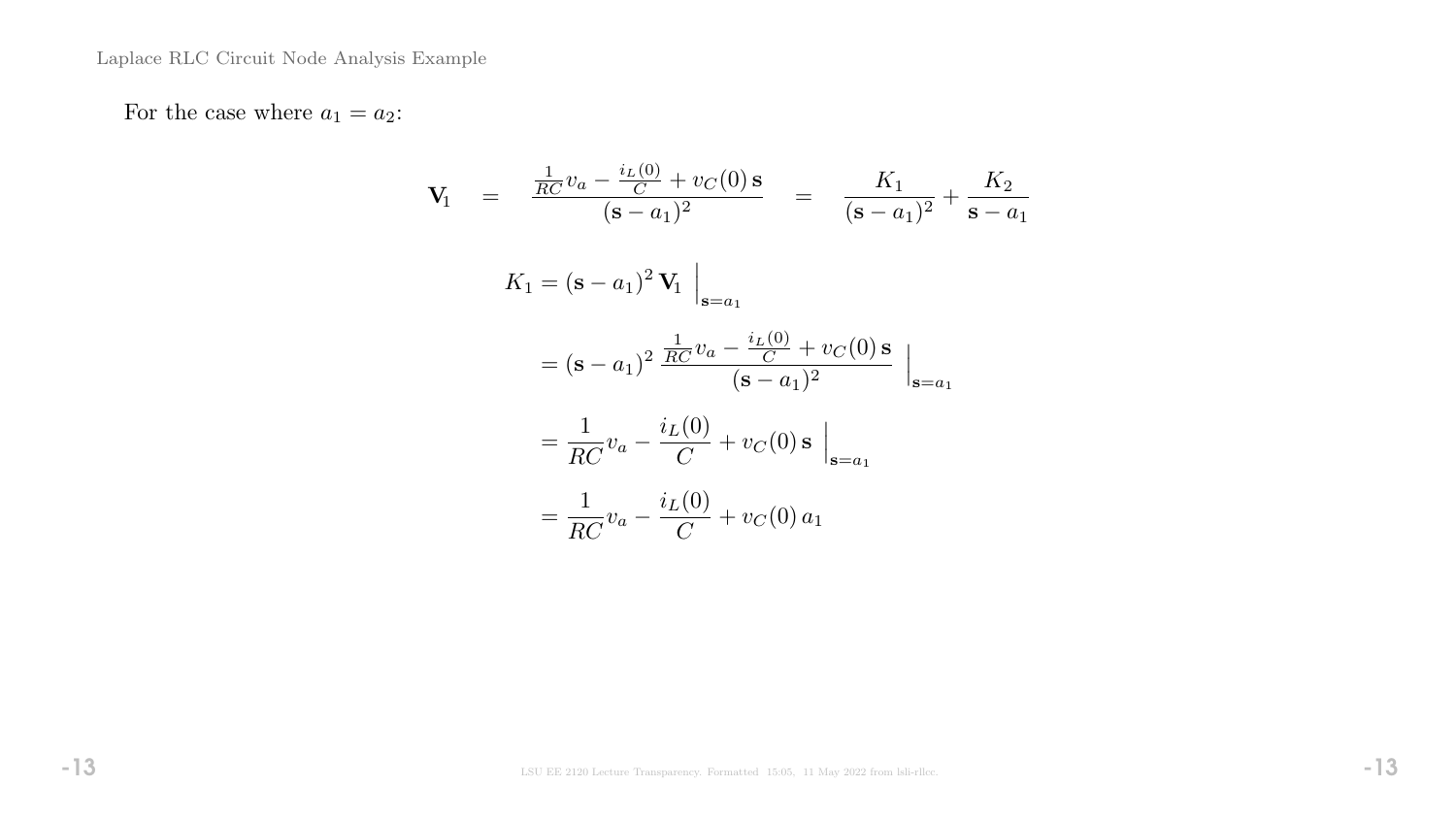$$
K_2 = \frac{d}{ds} \left[ (\mathbf{s} - a_1)^2 \mathbf{V}_1 \right] \Big|_{\mathbf{s} = a_1}
$$
  
=  $\frac{d}{ds} \left[ (\mathbf{s} - a_1)^2 \frac{\frac{1}{RC} v_a - \frac{i_L(0)}{C} + v_C(0) \mathbf{s}}{(\mathbf{s} - a_1)^2} \right] \Big|_{\mathbf{s} = a_1}$   
=  $\frac{d}{ds} \left[ \frac{1}{RC} v_a - \frac{i_L(0)}{C} + v_C(0) \mathbf{s} \right] \Big|_{\mathbf{s} = a_1}$   
=  $v_C(0) \Big|_{\mathbf{s} = a_1}$   
=  $v_C(0)$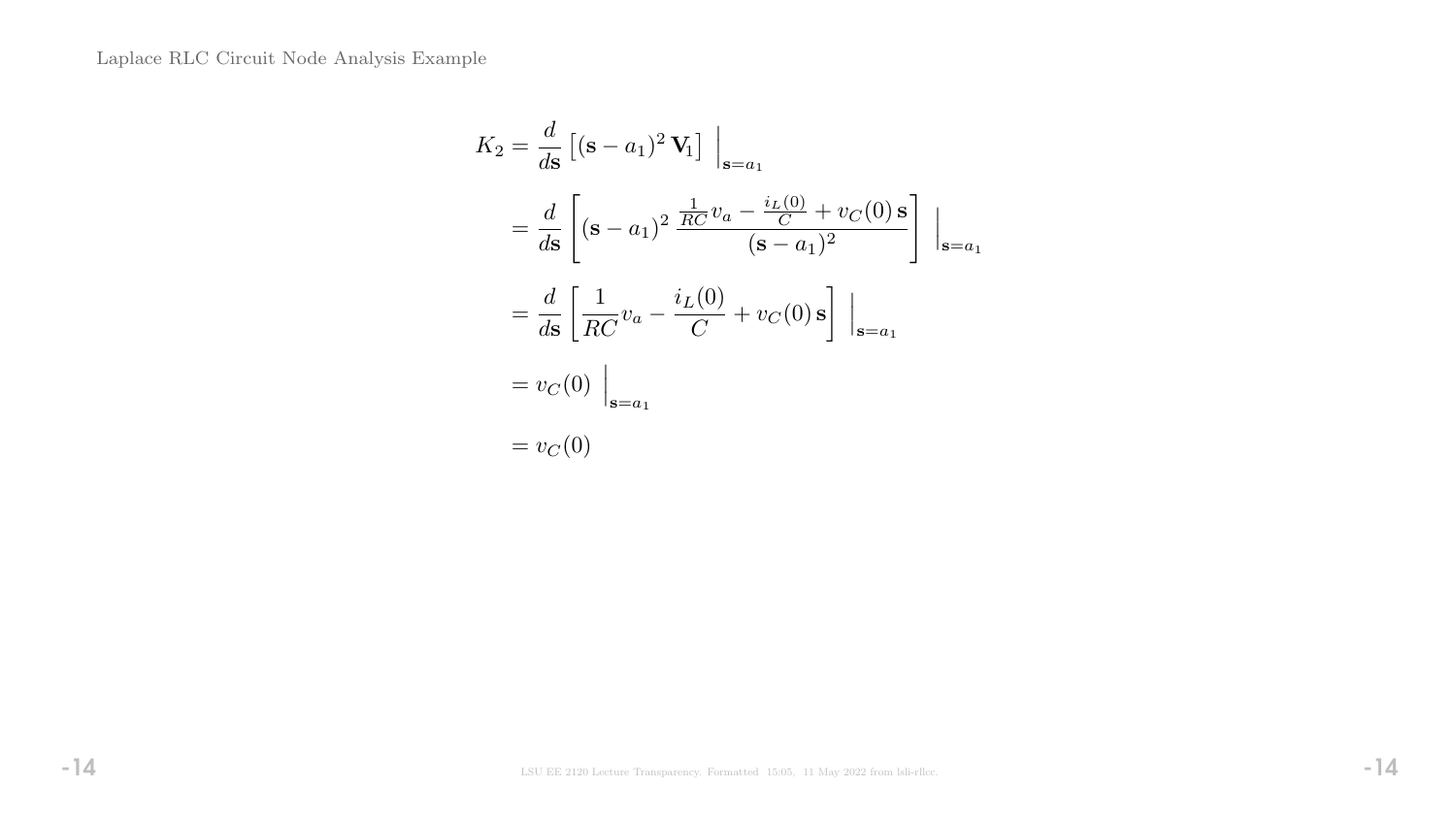The s-Domain Solution for the case  $a_1 = a_2$ :

We just found that:  $K_1 = \frac{1}{RC}v_a - \frac{i_L(0)}{C}$  $\frac{C_{C}}{C} + v_{C}(0) a_{1}$   $K_{2} = v_{C}(0)$ 

Put theses  $K_i$ 's in the expression for  $V_1$ :

$$
\mathbf{V}_{1} = \frac{\frac{1}{RC}v_{a} - \frac{i_{L}(0)}{C} + v_{C}(0) \,\mathbf{s}}{(\mathbf{s} - a_{1})^{2}}
$$
\n
$$
= \frac{K_{1}}{(\mathbf{s} - a_{1})^{2}} + \frac{K_{2}}{\mathbf{s} - a_{1}}
$$
\n
$$
= \frac{\frac{1}{RC}v_{a} - \frac{i_{L}(0)}{C} + v_{C}(0) \, a_{1}}{(\mathbf{s} - a_{1})^{2}} + \frac{v_{C}(0)}{(\mathbf{s} - a_{1})}
$$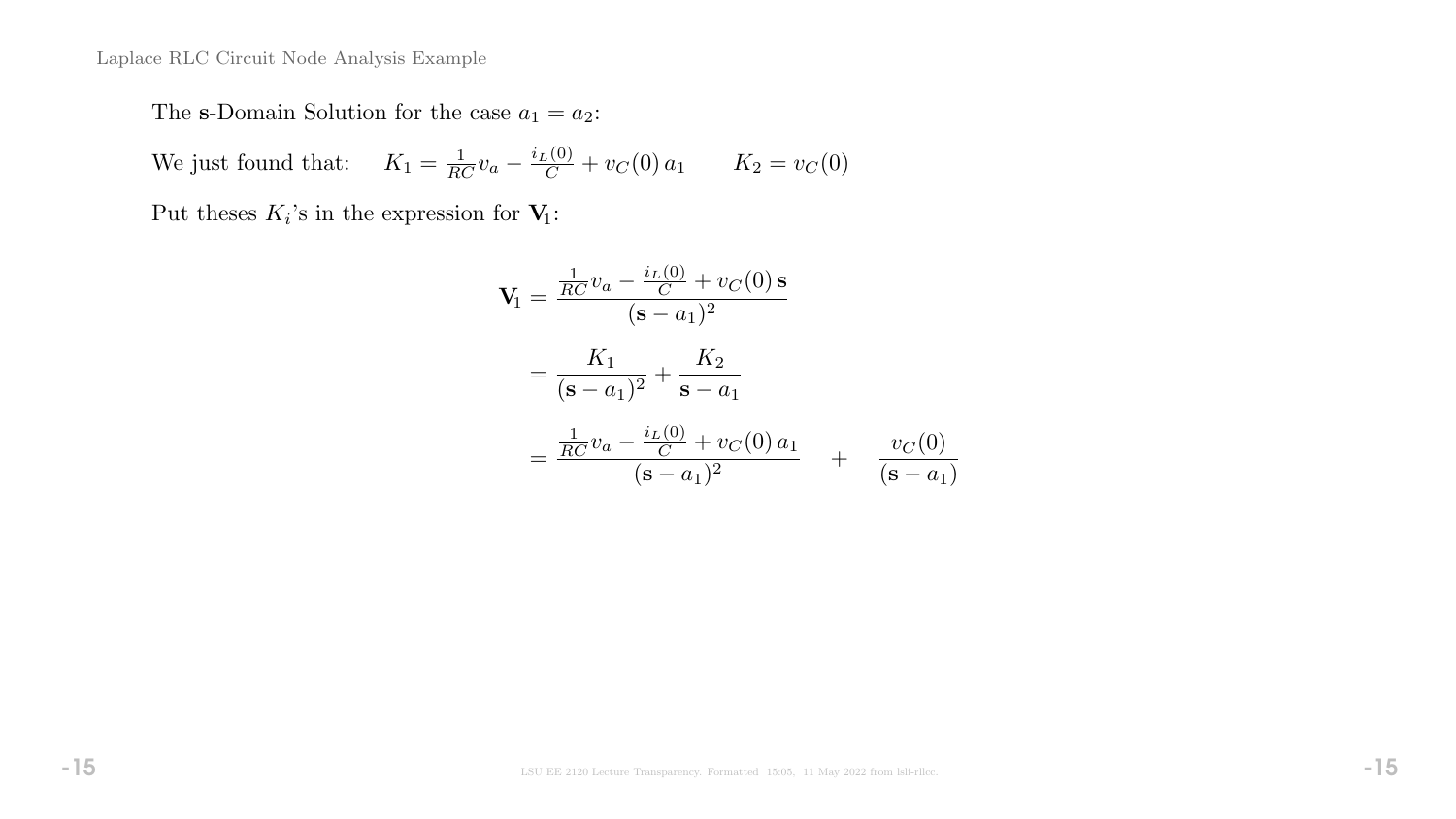# Summary of Laplace RLC Results

s-Domain Voltage:

$$
\mathbf{V}_{1}(\mathbf{s}) = \begin{cases} \frac{\frac{1}{RC}v_{a} - \frac{i_{L}(0)}{C} + v_{C}(0) a_{1}}{(a_{1} - a_{2})(\mathbf{s} - a_{1})} & + \frac{\frac{1}{RC}v_{a} - \frac{i_{L}(0)}{C} + v_{C}(0) a_{2}}{(a_{2} - a_{1})(\mathbf{s} - a_{2})}, & \text{if } a_{1} \neq a_{2}; \\ \frac{\frac{1}{RC}v_{a} - \frac{i_{L}(0)}{C} + v_{C}(0) a_{1}}{(\mathbf{s} - a_{1})^{2}} & + \frac{v_{C}(0)}{(\mathbf{s} - a_{1})}, & \text{if } a_{1} = a_{2}. \end{cases}
$$

Time-Domain Voltage:

$$
v_1(t) = \begin{cases} \frac{\frac{1}{RC}v_a - \frac{i_L(0)}{C} + v_C(0) a_1}{(a_1 - a_2)} e^{a_1 t} &+ \frac{\frac{1}{RC}v_a - \frac{i_L(0)}{C} + v_C(0) a_2}{(a_2 - a_1)} e^{a_2 t}, & \text{if } a_1 \neq a_2; \\ \left(\frac{1}{RC}v_a - \frac{i_L(0)}{C} + v_C(0) a_1\right) t e^{a_1 t} &+ v_C(0) e^{a_1 t}, & \text{if } a_1 = a_2. \end{cases}
$$

where

$$
a_1 = -\frac{1}{2RC} + \sqrt{\left(\frac{1}{2RC}\right)^2 - \frac{1}{LC}} \qquad a_2 = -\frac{1}{2RC} - \sqrt{\left(\frac{1}{2RC}\right)^2 - \frac{1}{LC}}
$$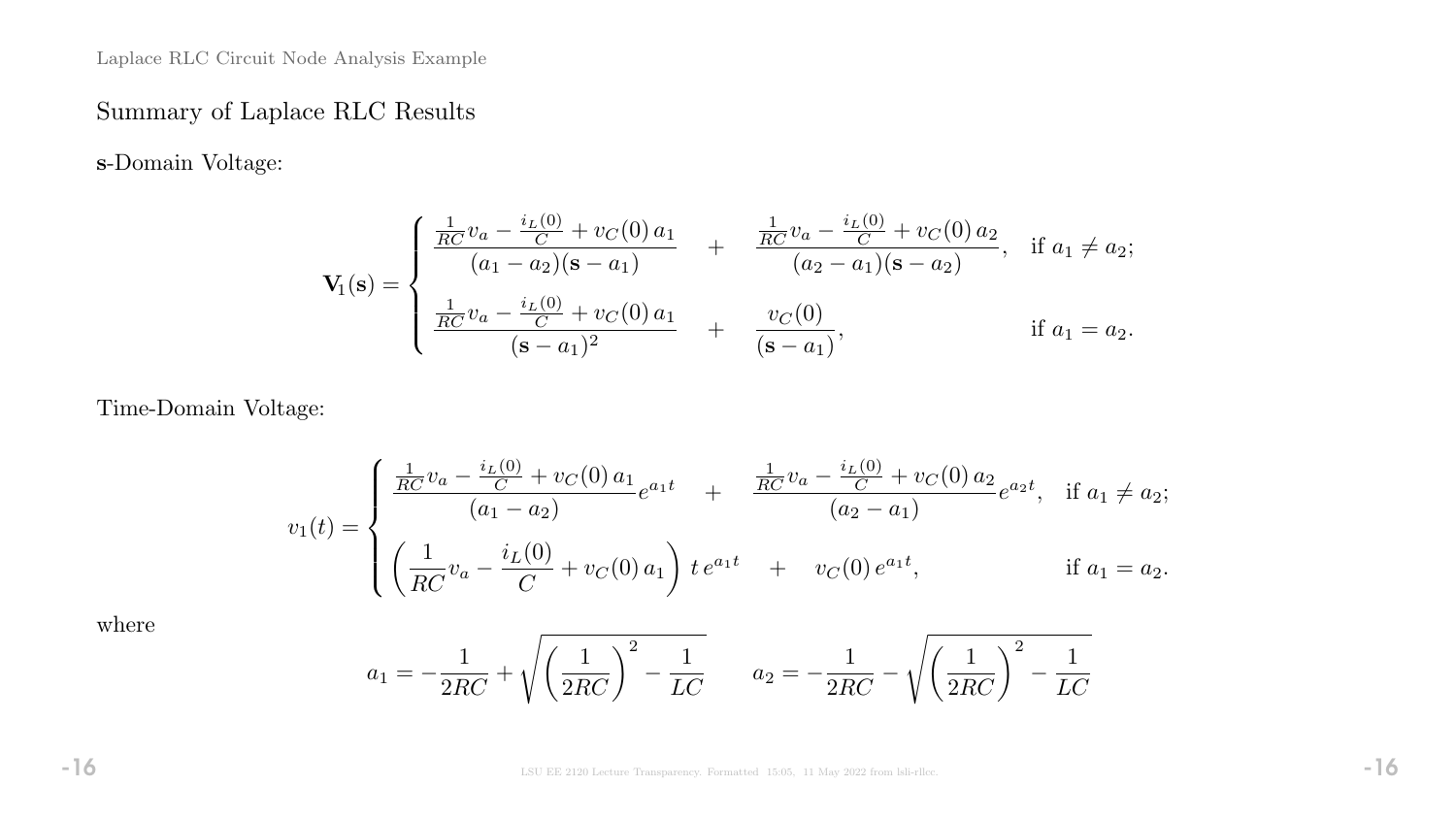Laplace RLLCC Circuit Node Analysis Example



Raw Node Equations:

$$
C_1 \mathbf{s} \left( \mathbf{V}_1 - \frac{v_a}{\mathbf{s}} \right) + C_1 v_{C_1}(0) + \frac{1}{R} (\mathbf{V}_1 - \mathbf{V}_2) + \frac{1}{L_1 \mathbf{s}} \mathbf{V}_1 + \frac{1}{\mathbf{s}} i_{L_1}(0) = 0
$$
Node  $\mathbf{V}_1$ 

$$
\frac{1}{L_2 s} \left( \mathbf{V}_2 - \frac{v_a}{s} \right) - \frac{1}{s} i_{L_2}(0) + \frac{1}{R} (\mathbf{V}_2 - \mathbf{V}_1) + C_2 s \mathbf{V}_2 - C_2 v_{C_2}(0) = 0
$$
Node  $\mathbf{V}_2$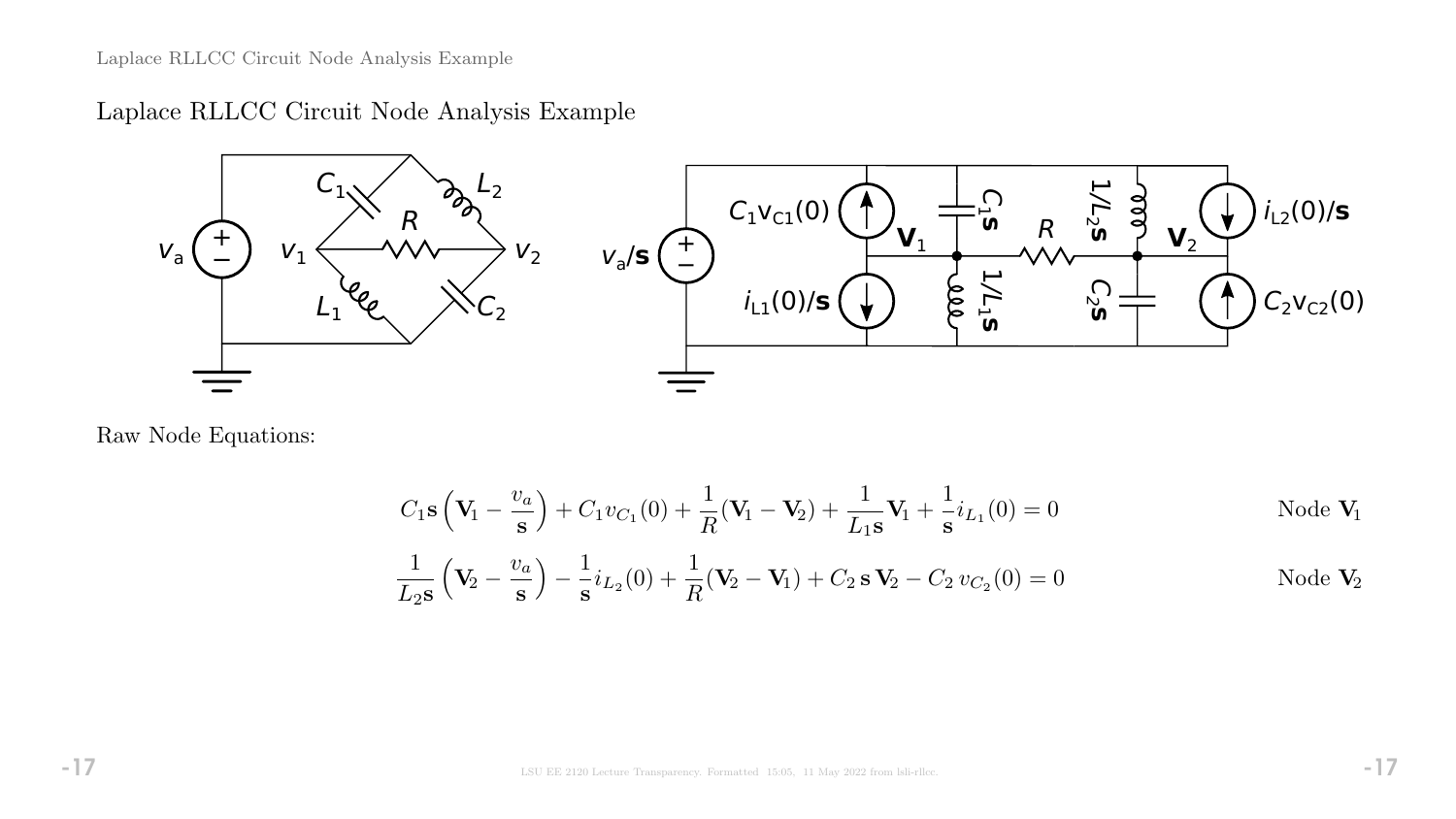Normal Form Step 1:

Move knowns to right-hand side, collect terms multiplying unknowns  $(V_1 \text{ and } V_2)$ .

$$
\left(C_1\mathbf{s} + \frac{1}{R} + \frac{1}{L_1\mathbf{s}}\right)\mathbf{V}_1 + \left(-\frac{1}{R}\right)\mathbf{V}_2 = C_1v_a - C_1v_{C_1}(0) - \frac{1}{\mathbf{s}}i_{L_1}(0)
$$
Node  $\mathbf{V}_1$ 

$$
\left(-\frac{1}{R}\right)\mathbf{V}_1 + \left(C_2\mathbf{s} + \frac{1}{R} + \frac{1}{L_2\mathbf{s}}\right)\mathbf{V}_2 = \frac{1}{L_2\mathbf{s}^2}v_a + C_2v_{C_2}(0) + \frac{1}{\mathbf{s}}i_{L_2}(0)
$$
Node  $\mathbf{V}_2$ 

Normal Form Step 2:

Multiply by **s** until there are no more  $\frac{1}{s}$  terms.

$$
\left(C_1\mathbf{s}^2 + \frac{1}{R}\mathbf{s} + \frac{1}{L_1}\right)\mathbf{V}_1 + \left(-\frac{1}{R}\mathbf{s}\right)\mathbf{V}_2 = C_1\mathbf{s}v_a - C_1\mathbf{s}v_{C_1}(0) - i_{L_1}(0)
$$
Node  $\mathbf{V}_1$ 

$$
\left(-\frac{1}{R}s^2\right)\mathbf{V}_1 + \left(C_2s^3 + \frac{1}{R}s^2 + \frac{1}{L_2}s\right)\mathbf{V}_2 = \frac{1}{L_2}v_a + C_2s^2v_{C_2}(0) + si_{L_2}(0)
$$
Node  $\mathbf{V}_2$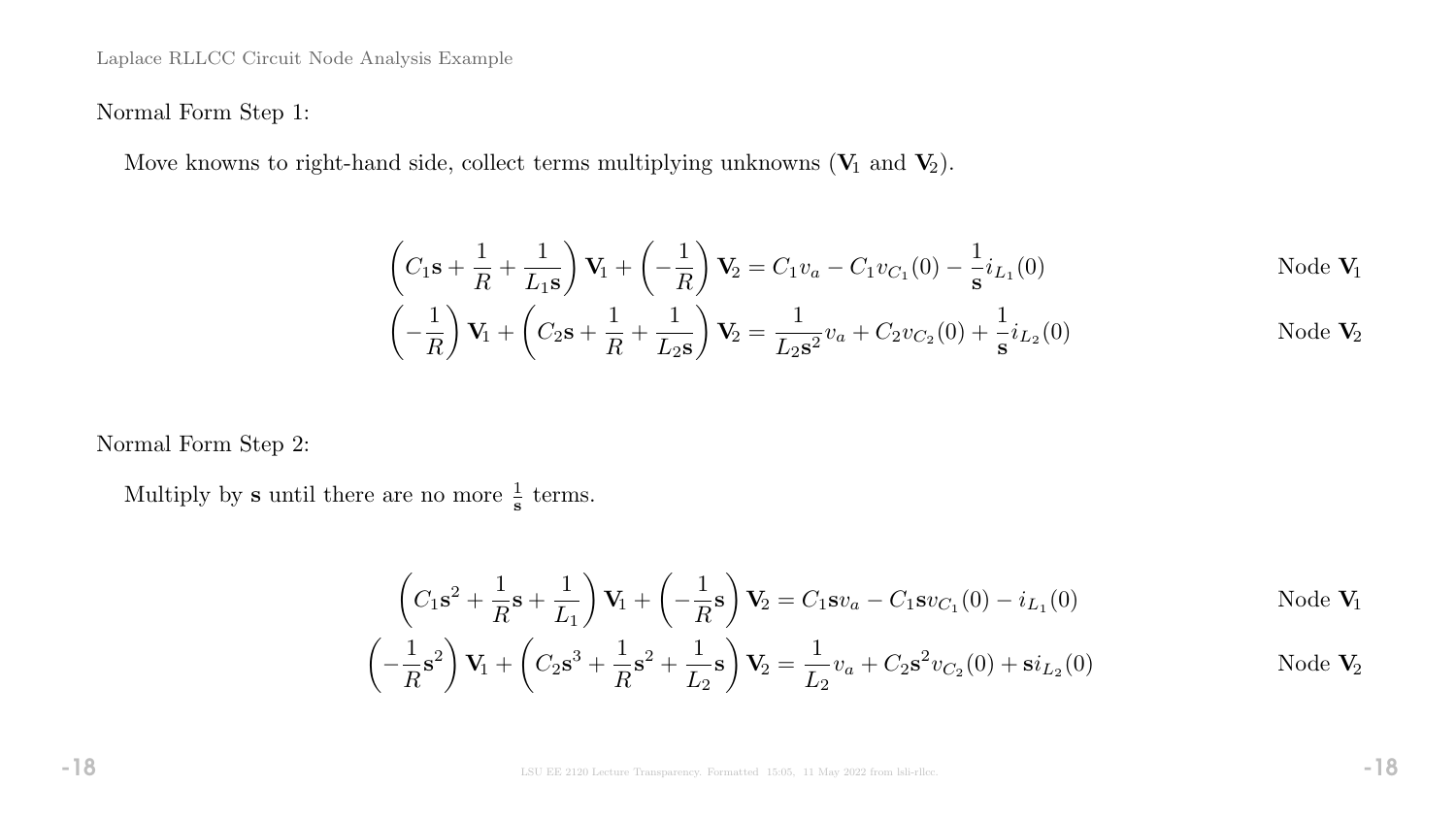

Solving simultaneously and cleaning up a bit  $\ldots$ 

$$
\mathbf{V}_{1}=\frac{\mathbf{s}^{3}(v_{a}-v_{C_{1}}(0))+\mathbf{s}^{2}\left(\frac{v_{C_{2}}(0)}{RC_{1}}-\frac{v_{C_{1}}(0)}{RC_{2}}-\frac{i_{L_{1}}(0)}{C_{1}}+\frac{v_{a}}{RC_{2}}\right)+\mathbf{s}\left(\frac{i_{L_{2}}(0)}{RC_{1}C_{2}}-\frac{i_{L_{1}}(0)}{RC_{1}C_{2}}+\frac{v_{a}}{C_{2}L_{2}}-\frac{v_{C_{1}}(0)}{C_{2}L_{2}}\right)+\left(\frac{v_{a}}{RL_{2}C_{1}C_{2}}-\frac{i_{L_{1}}(0)}{L_{2}C_{1}C_{2}}\right)}{\mathbf{s}^{4}+\mathbf{s}^{3}\left(\frac{1}{RC_{2}}+\frac{1}{RC_{1}}\right)+\mathbf{s}^{2}\left(\frac{1}{L_{1}C_{1}}+\frac{1}{L_{2}C_{2}}\right)+\mathbf{s}\left(\frac{1}{RL_{1}C_{1}C_{2}}+\frac{1}{RL_{2}C_{1}C_{2}}\right)+\frac{1}{L_{1}L_{2}C_{1}C_{2}}}
$$

$$
\mathbf{V}_2 = \frac{\mathbf{s}^4 v_{C_2}(0) + \mathbf{s}^3 \left(\frac{i_{L_2}(0)}{C_2} - \frac{(v_{C_1}(0) - v_a)}{RC_2} + \frac{v_{C_2}(0)}{RC_1}\right) + \mathbf{s}^2 \left(\frac{v_a}{L_2C_2} + \frac{v_{C_2}(0)}{C_1L_1} - \frac{i_{L_1}(0) - i_{L_2}(0)}{RC_1C_2}\right) + \frac{\mathbf{s}}{C_1C_2} \left(\frac{i_{L_2}(0)}{L_1} + \frac{v_a}{RL_2}\right) + \frac{v_a}{L_1L_2C_1C_2}
$$

$$
\mathbf{s}^5 + \mathbf{s}^4 \left(\frac{1}{RC_1} + \frac{1}{RC_2}\right) + \mathbf{s}^3 \left(\frac{1}{L_1C_1} + \frac{1}{L_2C_2}\right) + \mathbf{s}^2 \left(\frac{1}{RL_1C_1C_2} + \frac{1}{RL_2C_1C_2}\right) + \mathbf{s} \frac{1}{L_1L_2C_1C_2}
$$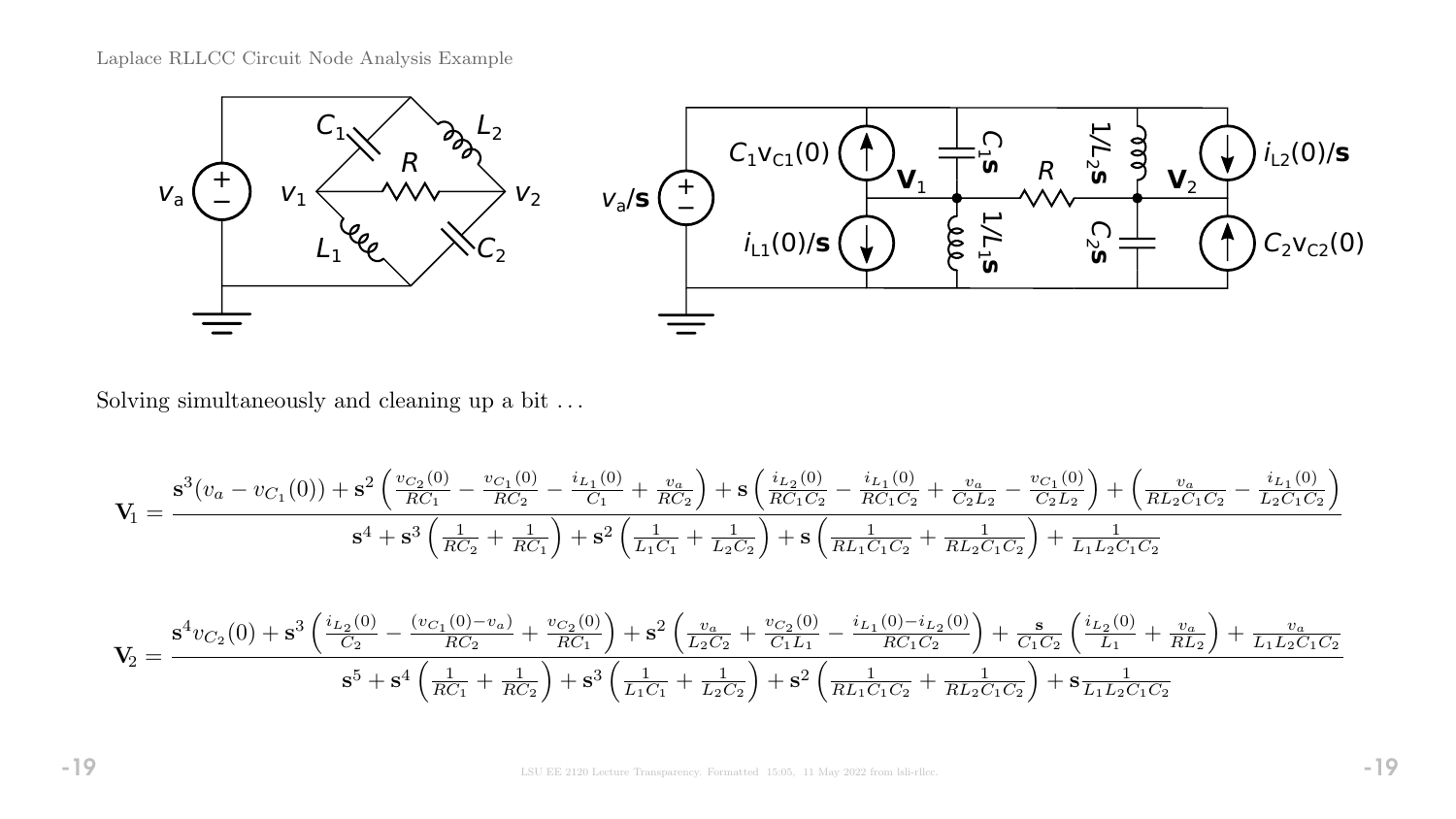Consider the special case  $C_1 \rightarrow C_2 \rightarrow C$  and  $L_1 \rightarrow L_2 \rightarrow L$ :

$$
\mathbf{V}_{1} = \frac{\mathbf{s}^{3}C^{2}\left(v_{a}-v_{C_{1}(0)}\right)+\mathbf{s}^{2}C\left(\frac{1}{R}\left(v_{a}-v_{C_{1}(0)}+v_{C_{2}(0)}\right)-i_{L_{1}(0)}\right)+\mathbf{s}\left(\frac{C}{L}\left(v_{a}-v_{C_{1}(0)}\right)-\frac{i_{L_{1}(0)}}{R}+\frac{i_{L_{2}(0)}}{R}\right)+\left(\frac{v_{a}}{LR}-\frac{i_{L_{1}(0)}}{L}\right)}{\left(\mathbf{s}+\sqrt{-\frac{1}{LC}}\right)\left(\mathbf{s}-\sqrt{-\frac{1}{LC}}\right)\left(\mathbf{s}+\frac{1}{RC}+\sqrt{\frac{1}{(RC)^{2}}-\frac{1}{LC}}\right)\left(\mathbf{s}+\frac{1}{RC}-\sqrt{\frac{1}{(RC)^{2}}-\frac{1}{LC}}\right)}
$$

$$
\mathbf{V}_2 = \frac{-\mathbf{s}^4 R L^2 C^2 v_{C_2(0)} + \mathbf{s}^3 L^2 C (v_{C_1(0)} - v_{C_2(0)} - i_{L_2(0)}R - v_a) + \mathbf{s}^2 (L^2 (i_{L_1(0)} - i_{L_2(0)}) - R L C (v_a + v_{C_2(0)})) - \mathbf{s} L (i_{L_2(0)}R + v_a) - R v_a}{\mathbf{s} \left(\mathbf{s} + \sqrt{-\frac{1}{LC}}\right) \left(\mathbf{s} - \sqrt{-\frac{1}{LC}}\right) \left(\mathbf{s} + \frac{1}{RC} + \sqrt{\frac{1}{(RC)^2} - \frac{1}{LC}}\right) \left(\mathbf{s} + \frac{1}{RC} - \sqrt{\frac{1}{(RC)^2} - \frac{1}{LC}}\right)}
$$

The solutions above are the same as those obtained using the classical analysis, except that there are no constants to find! Remaining steps:

Use partial-fraction expansion to transform to  $V_1$  to  $\frac{K_1}{s-a_1} + \frac{K_2}{s-a_1}$  $\frac{K_2}{s-a_2}+\frac{K_3}{s-a}$  $\frac{K_3}{s-a_3}+\frac{K_4}{s-a}$  $\frac{K_4}{s-a_4}$  or  $\frac{K_1}{s-a_1} + \frac{K_2}{s-a_1}$  $\frac{K_2}{s-a_2}+\frac{K_{32}}{(s-a_3)}$  $\frac{K_{32}}{(\mathbf{s}-a_3)^2}+\frac{K_{31}}{\mathbf{s}-a_3}$  $\frac{K_{31}}{s-a_3}$  form ... ... and  $V_2$  to  $\frac{K_0}{s} + \frac{K_1}{s-a}$  $\frac{K_1}{s-a_1}+\frac{K_2}{s-a}$  $\frac{K_2}{\mathbf{s}-a_2}+\frac{K_3}{\mathbf{s}-a_3}$  $\frac{K_3}{s-a_3}+\frac{K_4}{s-a}$  $\frac{K_4}{s-a_4}$  or  $\frac{K_0}{s} + \frac{K_1}{s-a}$  $\frac{K_1}{s-a_1}+\frac{K_2}{s-a}$  $\frac{K_2}{\mathbf{s}-a_2}+\frac{K_{32}}{(\mathbf{s}-a_3)}$  $\frac{K_{32}}{(\mathbf{s}-a_3)^2}+\frac{K_{31}}{\mathbf{s}-a_3}$  $\frac{K_{31}}{s-a_3}$  form.

Convert to time domain (if desired).

These remaining steps are left as an exercise to the reader.